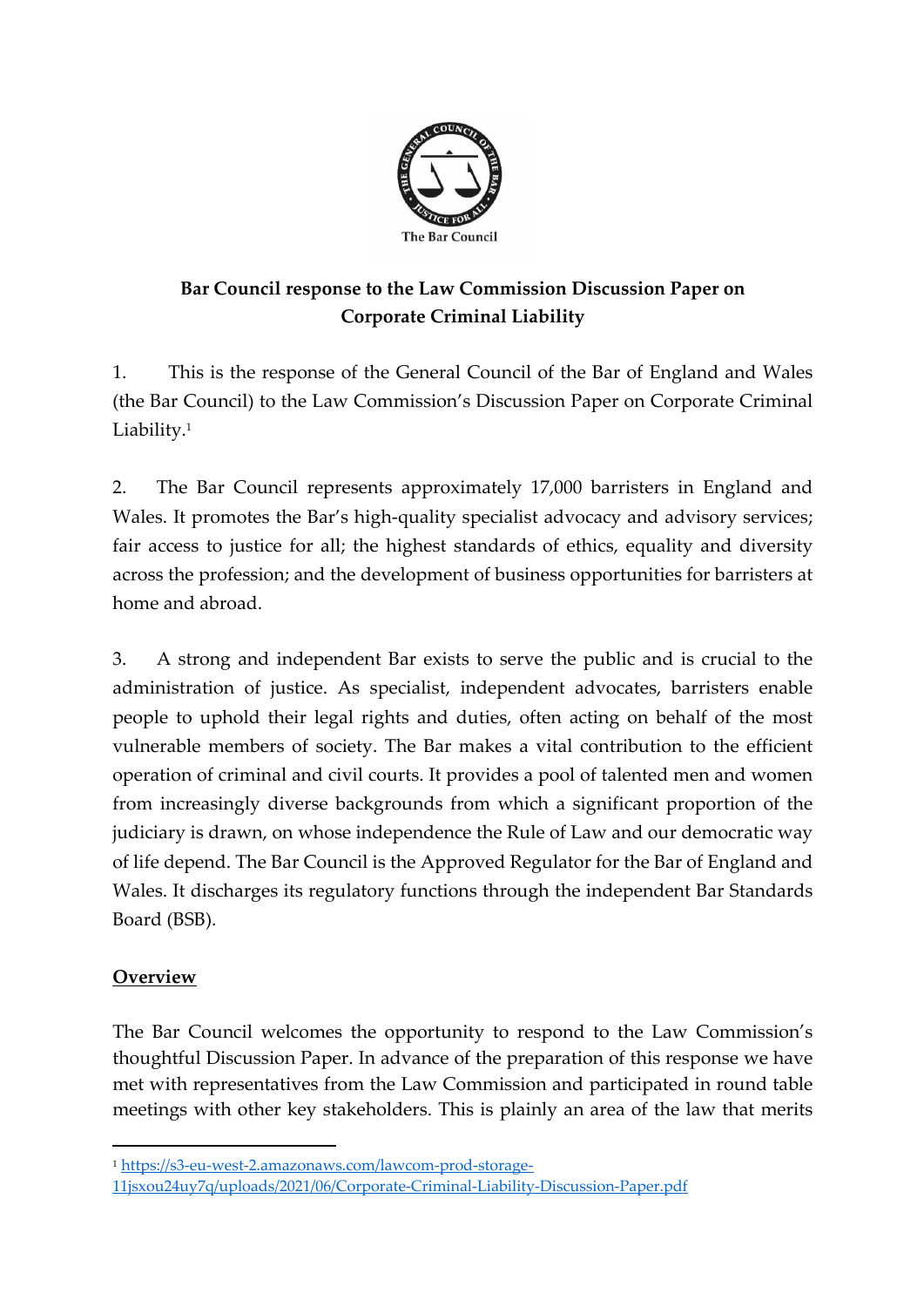serious consideration, and one in which significant policy decisions are required. Those decisions will of course be for others, weighing up a variety of competing interests and taking into account the varying perspectives of individuals, companies, law enforcement agencies and others. We confine ourselves below to the legal merits of the various potential reforms under discussion.

# **Question 1: What principles should govern the attribution of criminal liability to non-natural persons?**

There needs to be a policy choice made between, on the one hand, widening the scope for prosecution of non-natural persons<sup>2</sup>, and, on the other, diverting such entities away from the criminal justice system and towards a system of civil / regulatory penalties. That choice is ultimately for others to make, and the Law Commission's consideration of this issue will no doubt be informed by the evidence received during the process of consultation.

However, that there is a need to take action and make such a choice is not, in our view, really in doubt. Such a need is clearly mandated by the current failure of the law on corporate criminal liability properly to deal with crimes allegedly committed by larger corporations (see §1.8 of the Discussion Paper, and our observations on the weaknesses apparent when the identification principle is applied to larger corporations set out below in our response to Question 2). Whether it is possible to devise a regime that is capable of ascribing criminal liability to companies for crimes requiring a positive intention is very much an open question. But whatever the basis for ascribing criminal liability to corporations, it should be no more difficult - legally - to apply to complicated organisations than to sole traders.

Accordingly, the aim of any reform of the law in this area should be to produce legislation that meets the following three tests:

(i) clarity;

 $2$  The Discussion Paper uses, seemingly interchangeably, the terms "company", "corporation" and "corporate", as if these were synonymous expressions. While "corporate" has no particular legal meaning (on its own, at least without some qualifier, eg "body corporate"), "companies" and "corporations" are not synonymous at least in their technical usage. We point this out only to ensure consistency and clarity in any proposals that might be forthcoming. As part of that exercise, consideration will need to be given to an appropriate description of those entities that are intended to be within the scope of the proposals. We highlight that regard should be had to the variety of legal forms that might be used in business other than companies or corporations (eg partnerships and LLPs), to basic economic reality (eg the fact that some private companies can be of substantial size and bigger than some public companies) and to policy questions (such as whether the proposals should catch foreign or unregistered companies trading, to some degree, in this jurisdiction).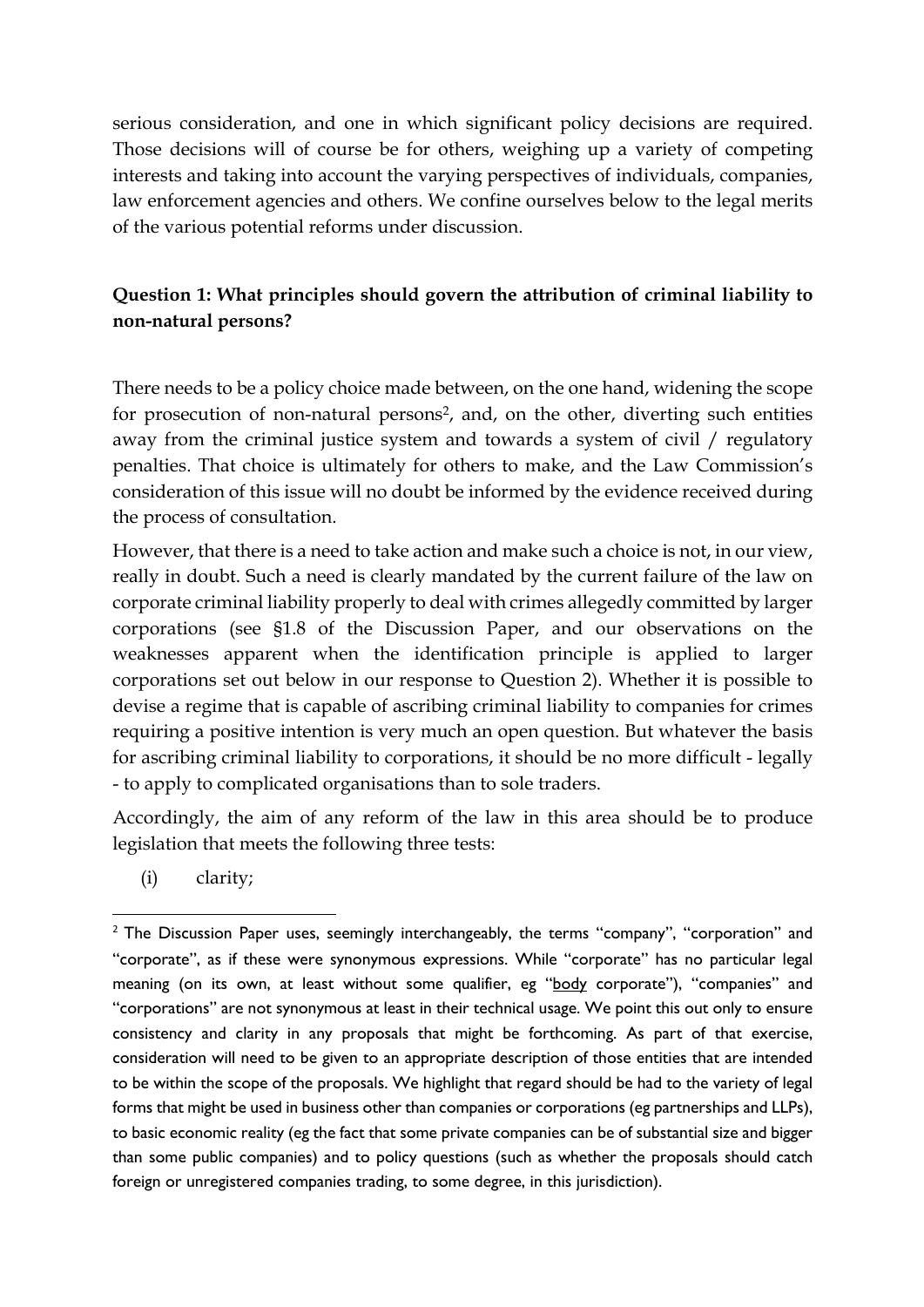- (ii) accessibility in the form of a statutory test;
- (iii) scalability, *i.e.* equality of application across the range of corporations from the smallest to the largest.

# **Question 2: Does the identification principle provide a satisfactory basis for attributing criminal responsibility to non-natural persons? If not, is there merit in providing a broader basis for corporate criminal liability?**

We approach the utility of the identification principle from the presumption that continued (and enhanced) criminal prosecution is an accepted policy objective to meet the culpability of, and harm caused by, companies as a result of wrongful conduct committed in their name. That policy is itself a contentious one.

It is worth noting that in the criminal courts, the directing mind and will ('DMW') of a company is often simply identified as the (or rather 'a') director, without further discussion. In 'run of the mill' cases – usually not involving fraud or economic crime – the issue often does not receive detailed attention; the companies are frequently relatively small organisations and their management structure, in terms of the active decision-makers, is not complicated.

Also our anecdotal experience (it may be that the Law Commission has requested the relevant data from prosecution agencies such as the Crown Prosecution Service's Serious Fraud Division, the Serious Fraud Office ('SFO') and the Financial Conduct Authority) is that it is still relatively rare for companies, as opposed to the individuals who may represent the companies' DMW, to be indicted for fraud offences. Companies may more frequently be prosecuted in the magistrates' court, where there may be even less scrutiny of the DMW issue. High profile corporate prosecutions often receive significant media attention, disproportionate to their incidence.

As set out in the Discussion Paper, and as consistently rehearsed in academic literature, the identification principle has significant flaws, both in its legal justification and practical application. In summary form the Bar Council points to the following:

(i) The identification principle is itself not clear. The House of Lords' decision in *Tesco v Nattrass* does not speak with one voice as to how the DMW is to be determined, as analysed in the Paper at §2.23 et seq.. The DMW cannot always be identified by reference to the job title of a company officer, as opposed to the function carried out by that person.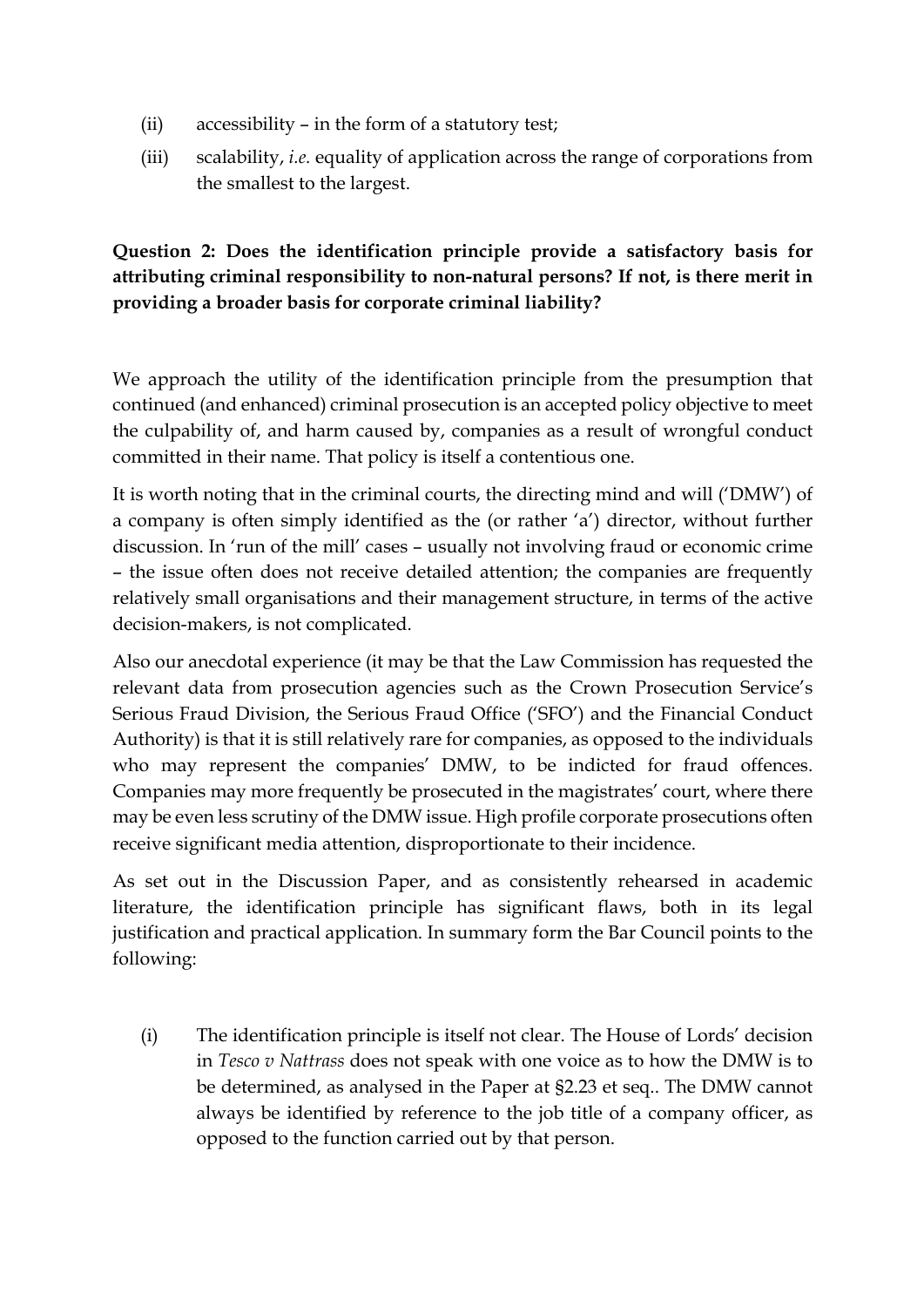- (ii) That uncertainty has a practical effect on prosecutions. If the company as a legal person with a separate identity can cause harm and be held criminally liable for the harm, that liability should not depend on the lottery of the prosecuting agency being able to find the appropriate decision-taker. In particular, if the interpretation of the identification principle espoused by Davies LJ in *SFO v Barclays* is correct, liability may depend on there being a clause in a company's constitution or a board minute giving the decisiontaker sufficient autonomy over what is alleged to be the conduct element of the offence.
- (iii) The current iteration of the identification principle is uncertain as to whether one rogue director can act as the company with the relevant *mens rea*, regardless of the state of mind of any other directors, assuming they are both/all the DMW for the conduct element. This issue has become more acute following Davies LJ's judgment in *SFO v Barclays* (see Paper §2.41 and §2.59). The proposition that the prosecution has to prove that every director on the board shared the same *mens rea* before the fault element can be established could present a significant (and often insurmountable) hurdle and not reflect the reality in many small and medium sized firms, where often one director controls its operation and others have little day-to-day involvement, regardless of the terms of their appointment. In criminal practice, our experience is that issue is not commonly, if ever, addressed, and prosecutions are regularly presented on the basis of a single director's culpability. The Supreme Court in a recent civil case, *Singularis Holdings Ltd v Daiwa Capital Markets Europe Ltd* [2020] AC 1189 (at §34), held that: "the answer to any question whether to attribute the knowledge of the fraudulent director to the company is always to be found in consideration of the context and the purpose for which the attribution is relevant"; on the facts of that case the actions of one dishonest director, to the ignorance of the six other directors, did not bind the company so as to deprive it of an action against a third party which negligently acted on the instructions of that single director.
- (iv) Indeed, following *Singularis,* it would appear that the identification of a director as the DMW (and potentially any person acting as the DMW) will itself always require a further analysis of the 'context and purpose' of the offence creating provisions before attribution can be made. Whilst the Supreme Court made no observation as to the impact of its judgment in the criminal jurisdiction, it is of note that Lord Thomas of Cwmgiedd, the former Lord Chief Justice, was a member of the Court and in agreement with the sole judgment.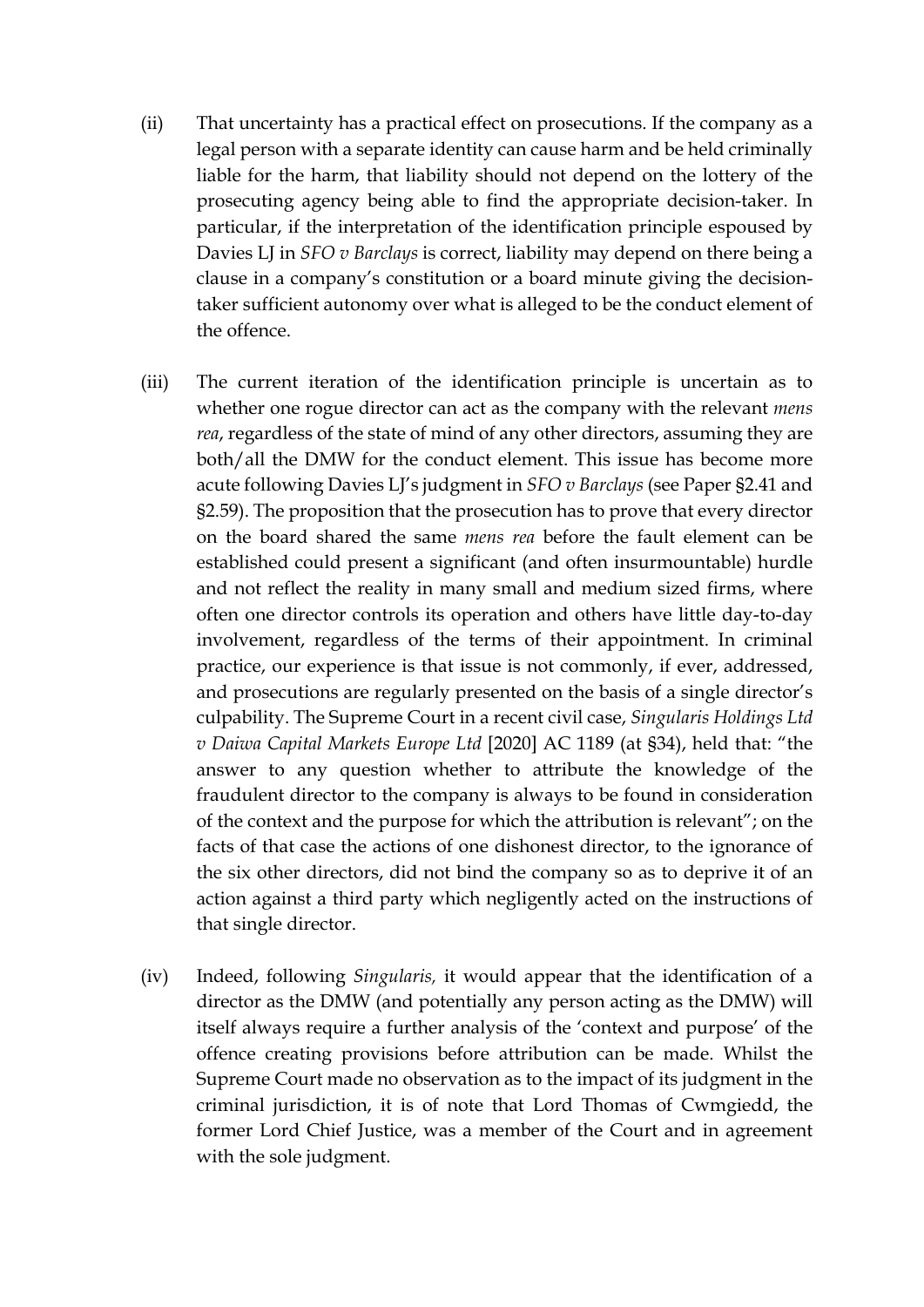- (v) The result of (i)-(iii) above is that the application of the identification principle makes it easier to prosecute small and medium sized companies, rather than large companies with complex domestic and international management structures. Given that, as a generality, it can be said that the larger the company the greater the potential impact of any wrongdoing, that is a paradox which no doubt confounds the policy rationale which justifies the criminalisation of corporate wrongdoing.
- (vi) The special rule of attribution developed in *Meridian* (see Paper at §2.45 et seq.) as a route to identify the natural individual who can act as the company in respect of the fault element, by means of a purposive interpretation of the relevant statutory provisions which create the offence, has not proved to be the answer. Whilst the judgment of Davis LJ (sitting as a High Court Judge, not in the Court of Appeal (Criminal Division)) in *SFO v Barclays*, may be seen to have significantly restricted the scope of the rule, it is our experience that the rule has been rarely deployed by prosecutors in any event. As far as we are aware there has not been a substantive appellate case in the criminal jurisdiction (prior to *Barclays*) which deals with the application of the rule in *Meridian* (before or since *Singularis)* to a statutory offence since *R v St Regis Paper Company Ltd* [2012] 1 Cr. App. R. 143, a case turning on the construction of the Pollution Prevention and Control (England and Wales) Regulations 2000. That may reflect the fact that prosecutors have failed to give criminal trial courts the opportunity "not to presume that the identification doctrine applies when interpreting the scope of statutory criminal offences applicable to companies"4. It is though not clear which of the principal economic or fraud offence-creating statutes, for example, would easily allow for such a purposive interpretation.
- (vii) Dr Robin Lööf (Crim. L.R. 2020, 4, 275-290, cited for other reasons in the Law Commission's Paper) categorises as 'systemic incohesion' the anomaly of a company being convicted, or effectively accepting guilt in the terms of a Deferred Prosecution Agreement<sup>5</sup> ('DPA'), of an offence predicated on the *mens rea* of an individual as the DMW, where that individual is subsequently acquitted of the same offence in his/her individual capacity. That is certainly a theoretical possibility and is intriguing in terms of the

<sup>3</sup> The fact (and limitation) of the rule is acknowledged but not further discussed in *R v A Ltd* [2017] 1 Cr App R 1 <sup>4</sup> Criminal Liability in Regulatory Contexts (2010) Law Commission Consultation Paper No 195, para. 5.110 and Proposal 13 (§8.134)

<sup>5</sup> s.45 Crime and Courts Act 2013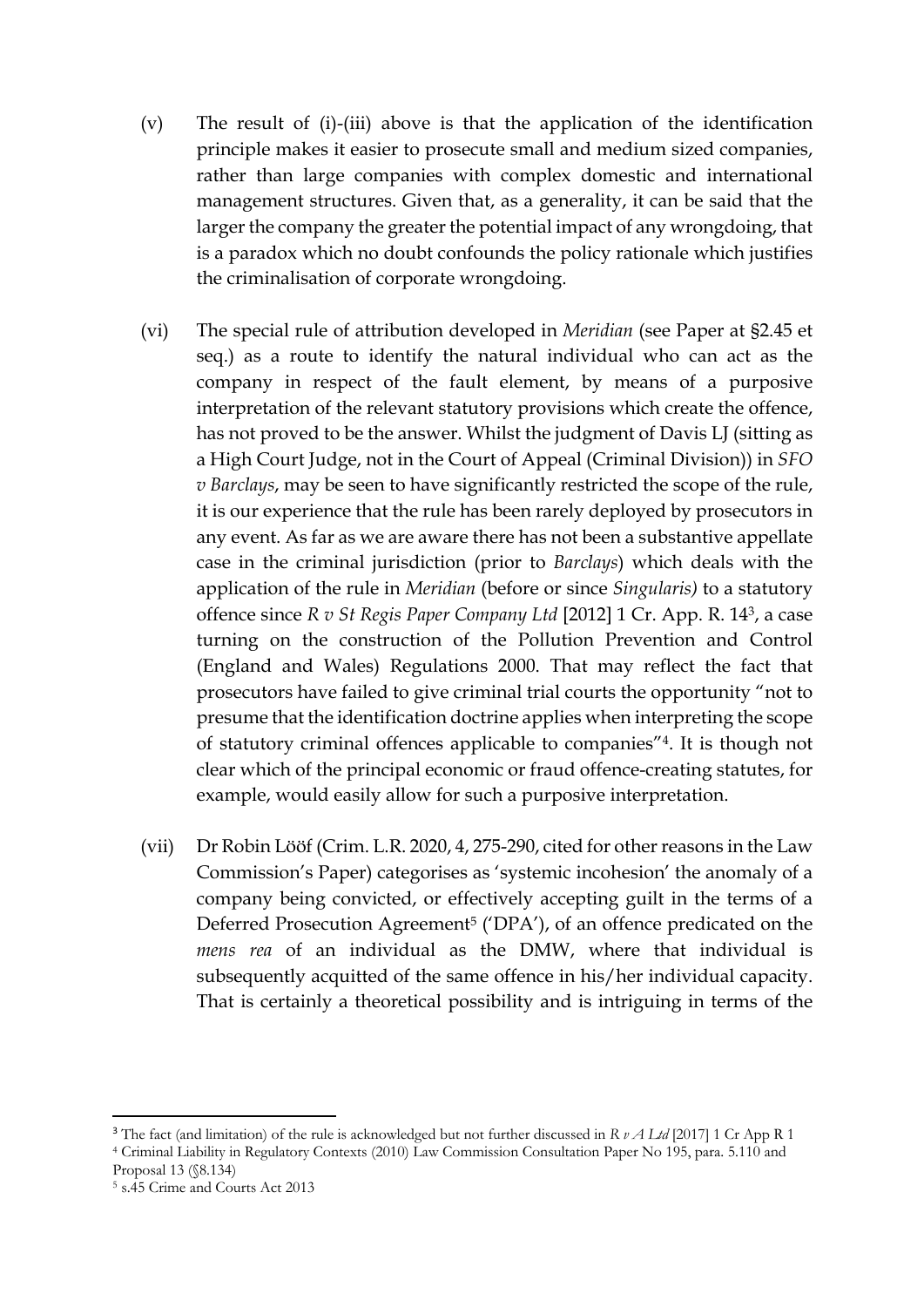potential for prosecuting a company in such circumstances, where it has breached the terms of a DPA6.

- (viii) Whilst others will be better placed to comment on the reality of modern corporate decision-making (see Paper at §2.69), there is obvious force in the comment that it will be more difficult to prove the fault element of an offence allegedly committed by a company via the identification principle, if the relevant decisions are not made by individuals, whatever their title or function, but rather by 'synthesis' or by 'reference to corporate ethos'.
- (ix) We are not in a position to comment on the prevalence, if at all, of companies arranging their internal structures and communications so as to evade prosecution via the identification principle. The current route to criminal liability does though allow for such an approach.

**Question 3: In Canada and Australia, statute modifies the common law identification principle so that where an offence requires a particular fault element, the fault of a member of senior management can be attributed to the company. Is there merit in this approach?** 

It would be helpful to know the likely reasoning behind the decisions of individual states in Australia not to 'widely adopt' Part 2.5 of the Commonwealth Criminal Code, as reported in the Paper at §§6.18-6.21. It may be that the reasons were in part based on the practical experience of prosecution agencies. Presumably the applicable rules retained by the individual states in preference to the Code, are similar to the common law identification principle.

In any event, in so far as the federal approach in Australia and Canada is in part broadly comparable to the identification principle, in that the fault element can be attributed to the company by the state of mind of the board of directors or the 'high managerial agent' or senior officer, that approach will, we anticipate, be susceptible to many of the problems outlined in the answer to Question 2 above.

*SFO v Barclays*, on one view, demonstrates the difficulty of a rule which too tightly defines the title and/or function of the relevant individual whose state of mind the prosecution has to prove. If the identification principle is to remain the route to liability, then a focus on senior management together with the flexibility to identify the relevant individual in relation to the conduct at issue, would be an improvement.

<sup>6</sup> It is interesting to note that to date the SFO, the sole prosecuting authority which has entered into a DPA, has failed to secure any convictions of individuals in respect of alleged offences which were the subject of a corresponding DPA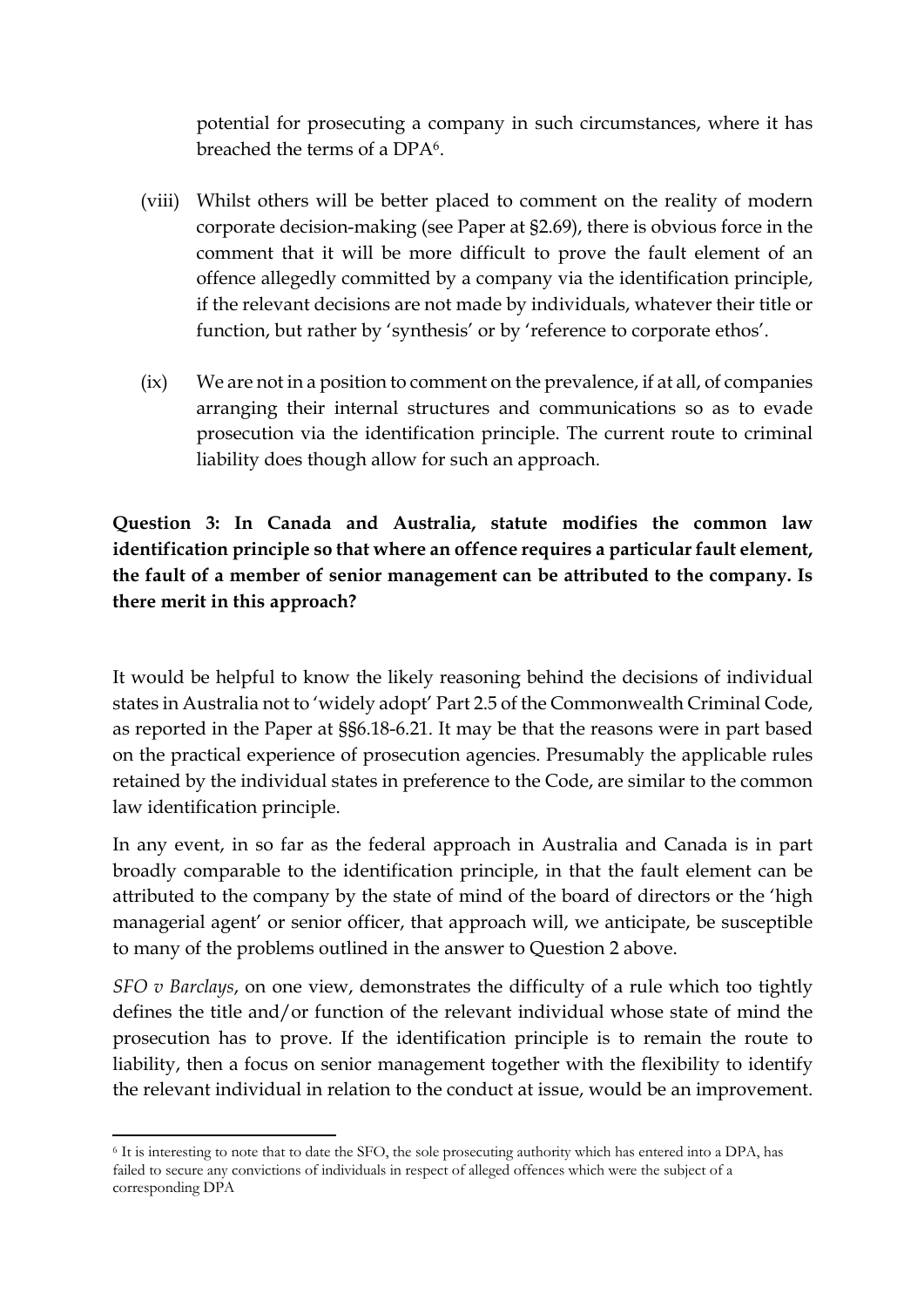The definition of 'senior management' in s.1(4)(c) of the Corporate Manslaughter and Corporate Homicide Act 2017 could be used. It contemplates liability through both the fault of the decision makers in respect of the relevant corporate activity and those responsible for the management and organisation of those activities. Arguably the adoption of a similar revision to the identification principle in *SFO v Barclays* might have enabled a successful prosecution of the company (or at least a case of sufficient evidential strength to be left to the jury).

In principle we agree that whatever test for corporate *mens rea* is to be adopted, it should be set out in statute. It is unfortunate, to say the least, that lower courts since 1972 have had to grapple with slightly different and potentially inconsistent speeches from individuals Law Lords in the leading authority.

**Question 4: In Australia, Commonwealth statute modifies the common law identification principle so that where an offence requires a particular fault element, this can be attributed to the company where there is a corporate culture that directed, encouraged, tolerated or led to non-compliance with the relevant law. Is there merit in this approach?** 

We note that the 'corporate culture' provision in the Australian Commonwealth Code was 'little-used', notwithstanding that it had 'overwhelming' support from respondents to the Australian Law Reform Commission's consultation (Paper at §6.37). Again, it would be helpful to know the underlying reasons and why there is a disconnect between its theoretical support and its practical application.

The *mens rea* for most, if not all, of the principal fraud offences in this jurisdiction require dishonesty, and intent or recklessness. In the short explanation of the 'corporate culture' offence in the Paper at §6.25 (the limitations outlined at §§6.26-6.27 are a peculiarity of the drafting of the Australian Code), is a variation of criminal offending in this jurisdiction committed via vicarious liability, which (with very few exceptions) is restricted to strict liability offences. As we understand it, the proposal is that the relevant conduct of *any* employee, agent or officer of the company with the attendant mental element of the specific offence would result in the company being guilty of the same offence provided that the employee, agent or officer 'believed on reasonable grounds, or entertained a reasonable expectation, that a high managerial agent of the body corporate would have authorised or permitted the commission of the offence'.

The formulation may need clarity as to (i) whether it would be sufficient that the belief or expectation is directed at senior management in general (as opposed to named individuals) and (ii) whether senior management (whether a named individual or not)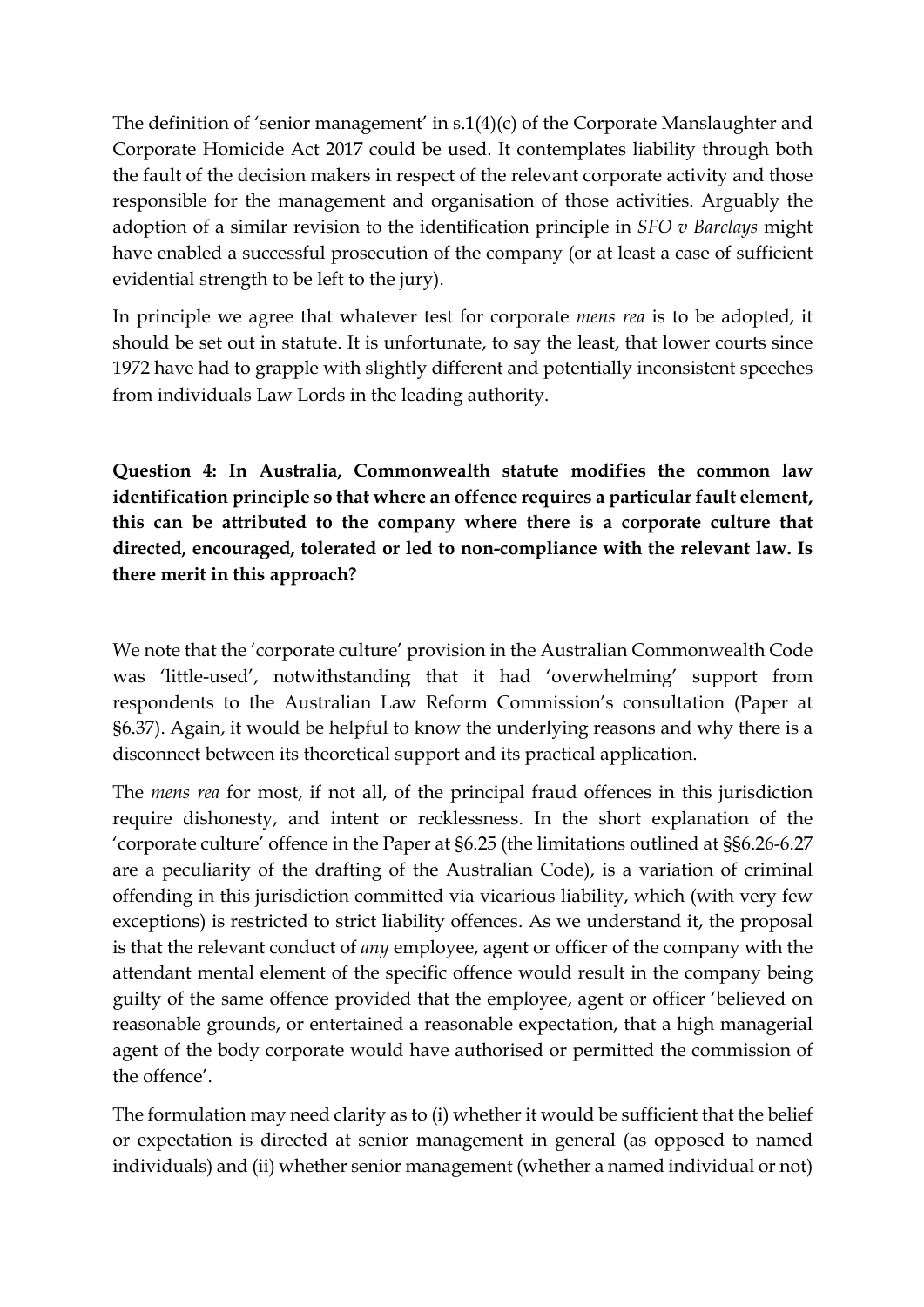would have authorised or permitted both the conduct and fault elements of the offence. Assuming (i) and (ii) are the intended elements of the offence, this raises the real possibility of a company being convicted when *in fact* no member of senior management did or would have authorised or permitted the offence, which is close to vicarious liability (see Question 5 below). It may also set the bar for conviction too low (or acceptably low depending on the prevalent policy relating to corporate prosecutions) if *any* rogue employee could persuasively make allegations against generic 'management'.

Taking bribery as an example, it is difficult to conceive of how a senior manager would reasonably be believed/expected to condone the specific bribe without proof that he *in fact* knew that the instant payment was being made or that previous such payments had been made. If there was such evidence available, the company could be prosecuted on the basis of the model in Question 3. It may be that the corporate culture model is better suited to environmental and similar offences which are not implicitly (or expressly) dependent on the proof of dishonesty on the part of senior management.

On a practical level, we would also observe that, in our experience, 'corporate culture', and (wider) 'market practice' is sometimes invoked by defendants to meet the charge that they have been dishonest. Where such an issue is raised, the prosecution will typically seek to rebut it by demonstrating that the corporate culture / market practice was not such as to sanction the conduct under examination. In practice, the process of seeking to identify the relevant corporate culture to a jury's satisfaction requires rather more than (on the one hand) relying on what is portrayed by the company in official / promotional literature, and (on the other) accepting what is said to be the case by individual employee defendants. This is rarely likely to be a straightforward process, and requires among other things considerable discipline in case management from the trial judge to ensure that the scope of such an exercise remains relevant to the issues in the case.

**Question 5: In the United States, through the principle of respondeat superior, companies can generally be held criminally liable for any criminal activities of an employee, representative or agent acting in the scope of their employment or agency. Is there merit in adopting such a principle in the criminal law of England and Wales? If so, in what circumstances would it be appropriate to hold a company responsible for its employee's conduct?**

The principle of *respondeat superior* appears to be a variant of vicarious liability; namely that a company could be found guilty of an offence without any fault being attributed to it other than the unwitting employment (or similar) of another person. In *Sweet v Parsley* [1970] AC 132 at 163, Lord Diplock held that to impose liability for offences of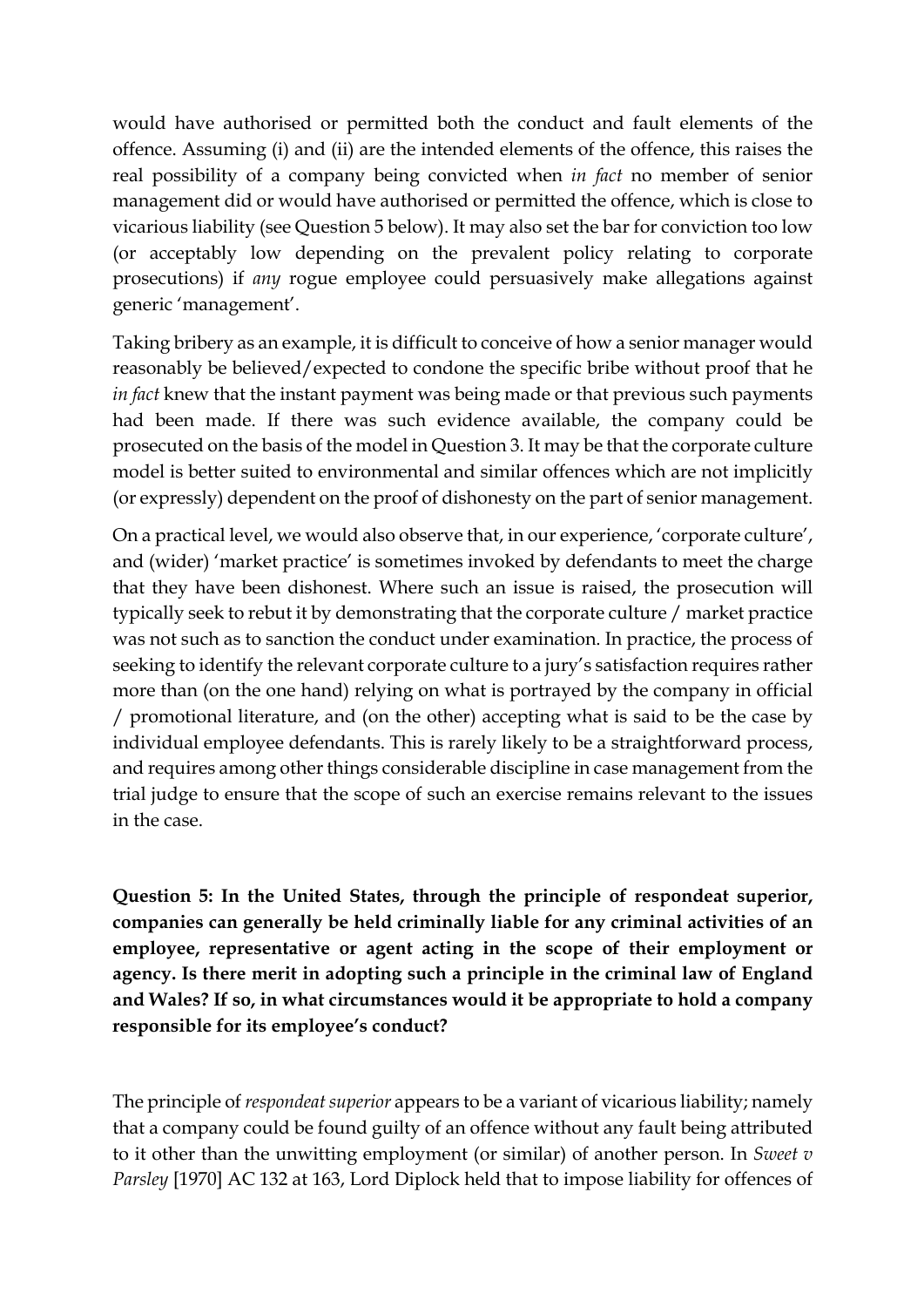a 'truly criminal character' on a natural person without a fault element would be "contrary to a rational and civilised criminal code". Whether the suggested adoption of a similar model for the prosecution of legal persons should attract similar opprobrium is for others to determine. Such an extension of corporate criminal liability would require a radical shift in hitherto accepted prosecution policy, involving a host of related issues, not least the capacity of the criminal justice system. While this is ultimately a question of policy, such a radical shift does not appear to the Bar Council to be necessary and we have considerable doubts about its desirability.

It is also worth noting that, in areas such as anti-trust/competition law, the US uses the criminal law to deal with corporate wrongdoing of a kind that, in the UK, is dealt with by a civil regulatory regime. In the anti-trust/competition context, the policy case for a respondeat superior rule of corporate liability is very strong: but since such matters are, in the UK, not dealt with by the criminal law (the relevant criminal offence applying only to individuals), that policy case has no application in the UK context.

**Question 6: If the basis of corporate criminal liability were extended to cover the actions of senior managers or other employees, should corporate bodies have a defence if they have shown due diligence or had measures in place to prevent unlawful behaviour?** 

There is a clear risk, if the basis of corporate liability were extended, and proportionate to the extent that it is, that it would allow rogue employees to commit criminal offences for which the corporation is then unfairly held responsible. It would therefore be in the interests of justice to ensure that as criminal liability is expanded, so too companies are afforded a degree of protection if they can show that they have taken all steps that could reasonably have been expected of them.

An illustration of this is afforded by the Australian example at §6.24(2), whereby a defence of due diligence is available where fault is established through the conduct of a high managerial agent of the body corporate.

**Question 7: What would be the economic and other consequences for companies of extending the identification doctrine to cover the conduct along the lines discussed in questions (3) to (5)?** 

This question relates to economic impact and is outside our remit.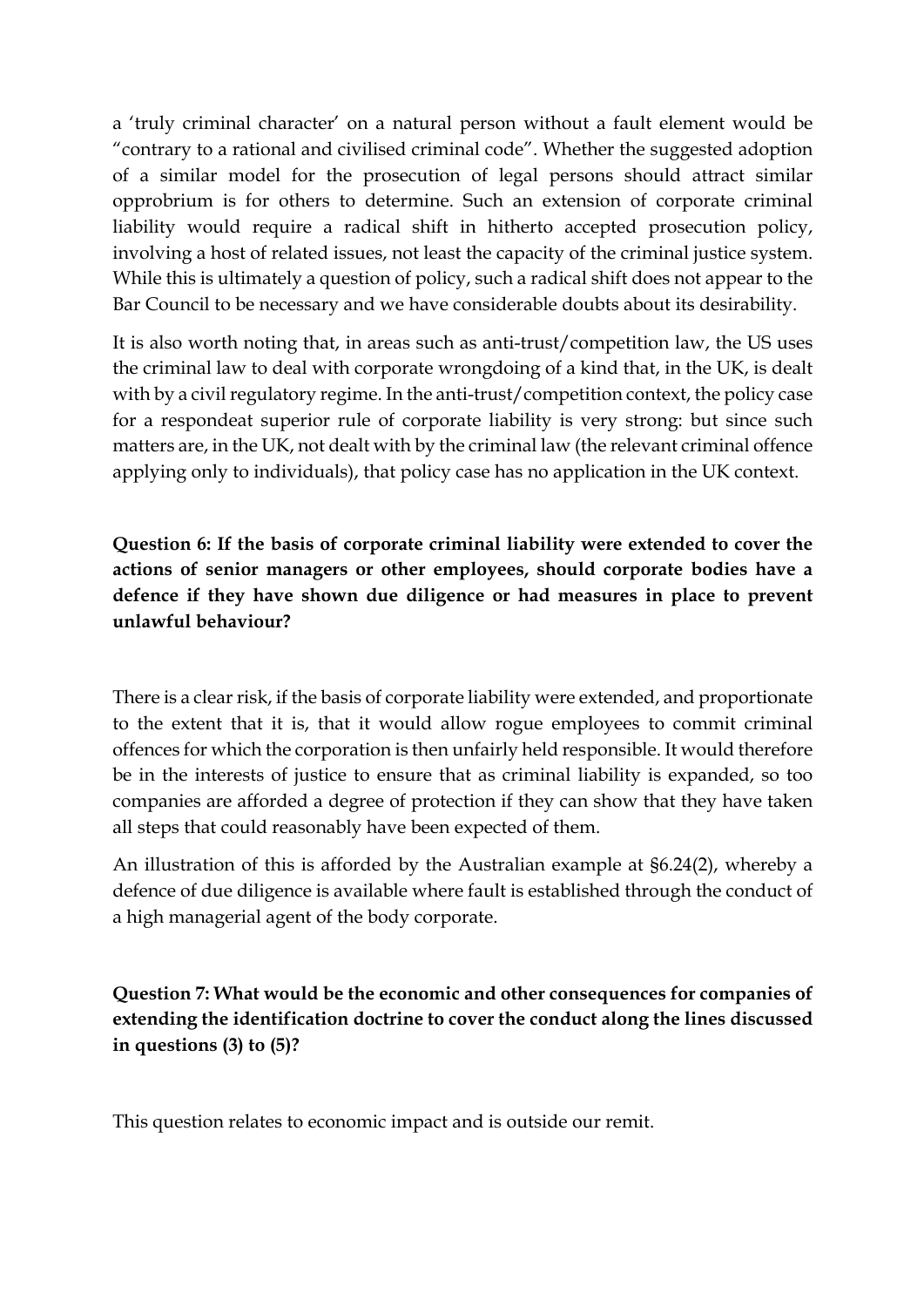**Question 8: Should there be "failure to prevent" offences akin to those covering bribery and facilitation of tax evasion in respect of fraud and other economic crimes? If so, which offences should be covered and what defences should be available to companies?**

The need for further failure to prevent offences should be considered in tandem with the need to expand the identification principle, given the potential advantages identified at §3.22 of the Paper. To the extent that they may more accurately represent the culpability of companies where employees offend but the company does not encourage their offending, there may well be a case for further offences.

Which offences should be covered is a matter of policy, but the suggestion that it might mirror the list of offences for which a Deferred Prosecution Agreement is available would be a sensible starting point. It would place a significant burden on companies, and raise very serious concerns, if offences of a wholly different nature, where individual liability is most appropriate (e.g. sexual assault), were to be included.

However, a powerful argument against the extension of "failure to prevent" outside the specific fields of bribery and tax evasion is the range of ways in which fraud, for example, can be committed. While it may be relatively straightforward to set out policies and procedures designed to guard against the commission of offences such as bribery, it would be very much harder to prospectively identify potential ways in which frauds may be committed, and even harder to put systems in place to guard against them. That is not a problem that can be circumvented by the introduction of a role akin to a Money Laundering Reporting Officer responsible for establishing / maintaining / securing systems to prevent fraud, because the proper scope of the duties of such an individual would be just as difficult to define as the "adequate procedures" required to be put in place by the company.

Extending liability beyond the conduct of associated persons to, for instance, the users of services would be a controversial step and one that would warrant far greater consideration than the question posed at §3.24(3). Whether to do so is ultimately a question of policy.

If offences are to be created then there would be obvious benefits to mirroring the existing offences under s7 Bribery Act 2010 and ss45 and 46 Criminal Finances Act 2017 as closely as possible so that the burden of compliance is minimised and so that the slender body of authority that develops in this area is readily applicable to all similar offences (to that end the minor differences identified in the Discussion Paper at §3.20 may also warrant consideration as to whether they are justified). This would include the statutory defences and the obligation on government to provide guidance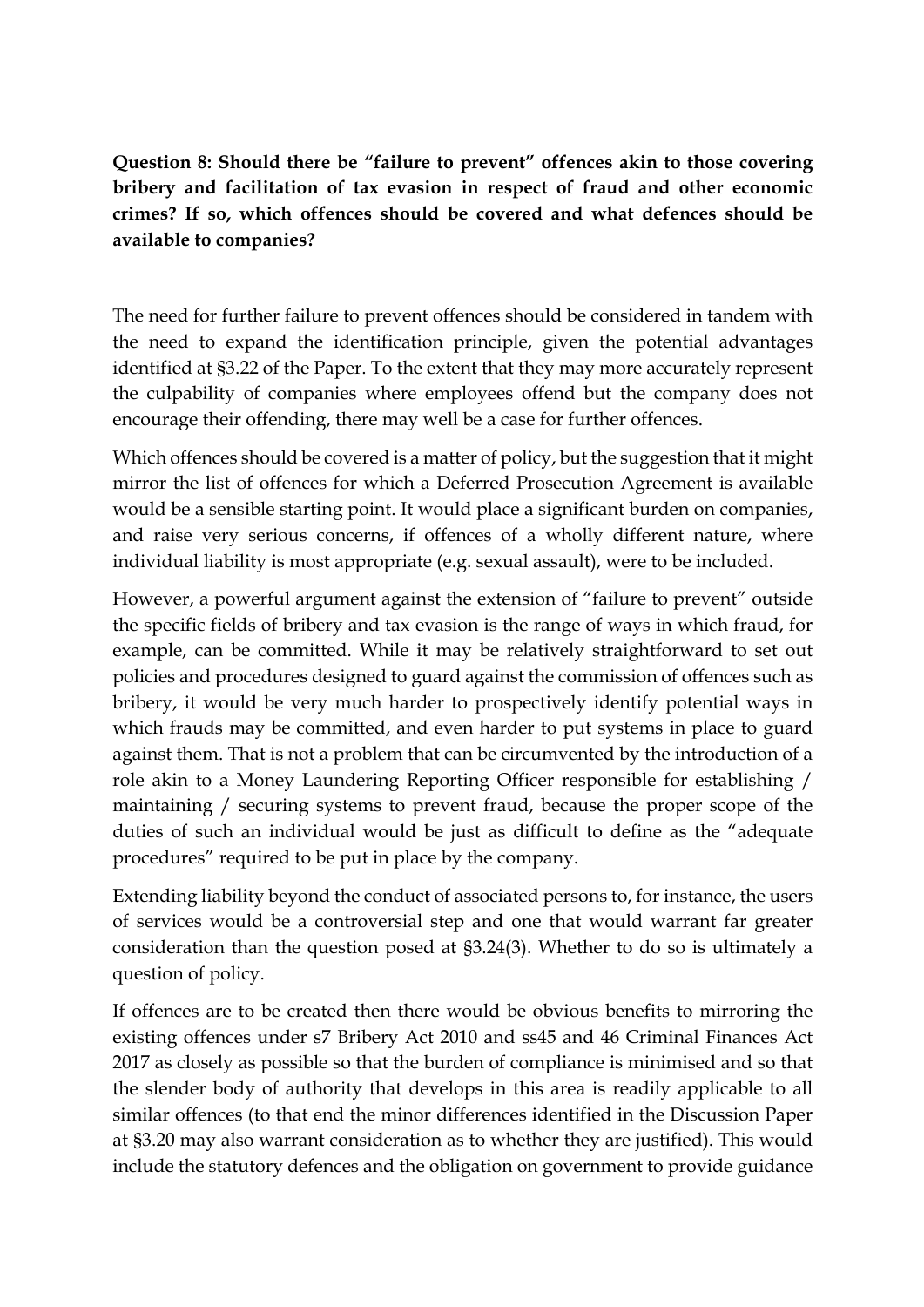to assist with compliance, noting the consistency in the six core principles that have already been identified in guidance issued.

## **Question 9: What would be the economic and other consequences for companies of introducing new "failure to prevent" offences along the lines discussed in question (8)?**

This question relates to economic impact and is outside our remit.

**Question 10: In some contexts or jurisdictions, regulators have the power to impose civil penalties on corporations and prosecutors may have the power to impose administrative penalties as an alternative to commencing a criminal case against an organisation. Is there merit in extending the powers of authorities in England and Wales to impose civil penalties, and in what circumstances might this be appropriate?**

This is ultimately a question of policy.

There is clear merit in enabling regulators to be able to act swiftly to investigate and take action in relation to regulatory breaches and other conduct that would potentially also amount to a criminal offence. However, our experience is that a criminal conviction carries with it a greater stigma, both to those who are convicted of criminal offences, and to the wider public. (That seems likely to be among the factors which have determined the relative willingness of companies to agree to a DPA in preference to contesting criminal proceedings.)

As identified by the Law Commission in the Discussion Paper at pp35-38, there are currently a not insignificant number of regulators and other organisations with powers to impose financial penalties and other sanctions on companies, as appropriate in their various contexts. The extent to which these guard against corporate misbehaviour in their respective fields is a matter on which others would be better placed to comment. We are not aware of any clear lacunae, but no doubt this is something on which stakeholders with more focused points of view will be able to comment.

For completeness, we have considered whether there might be merit in a mechanism that allowed enforcement action to be taken in the civil courts in respect of a failure to prevent corporate crime (and otherwise than by way of civil penalty enforcement). For the reasons provided below, we anticipate that such an approach would be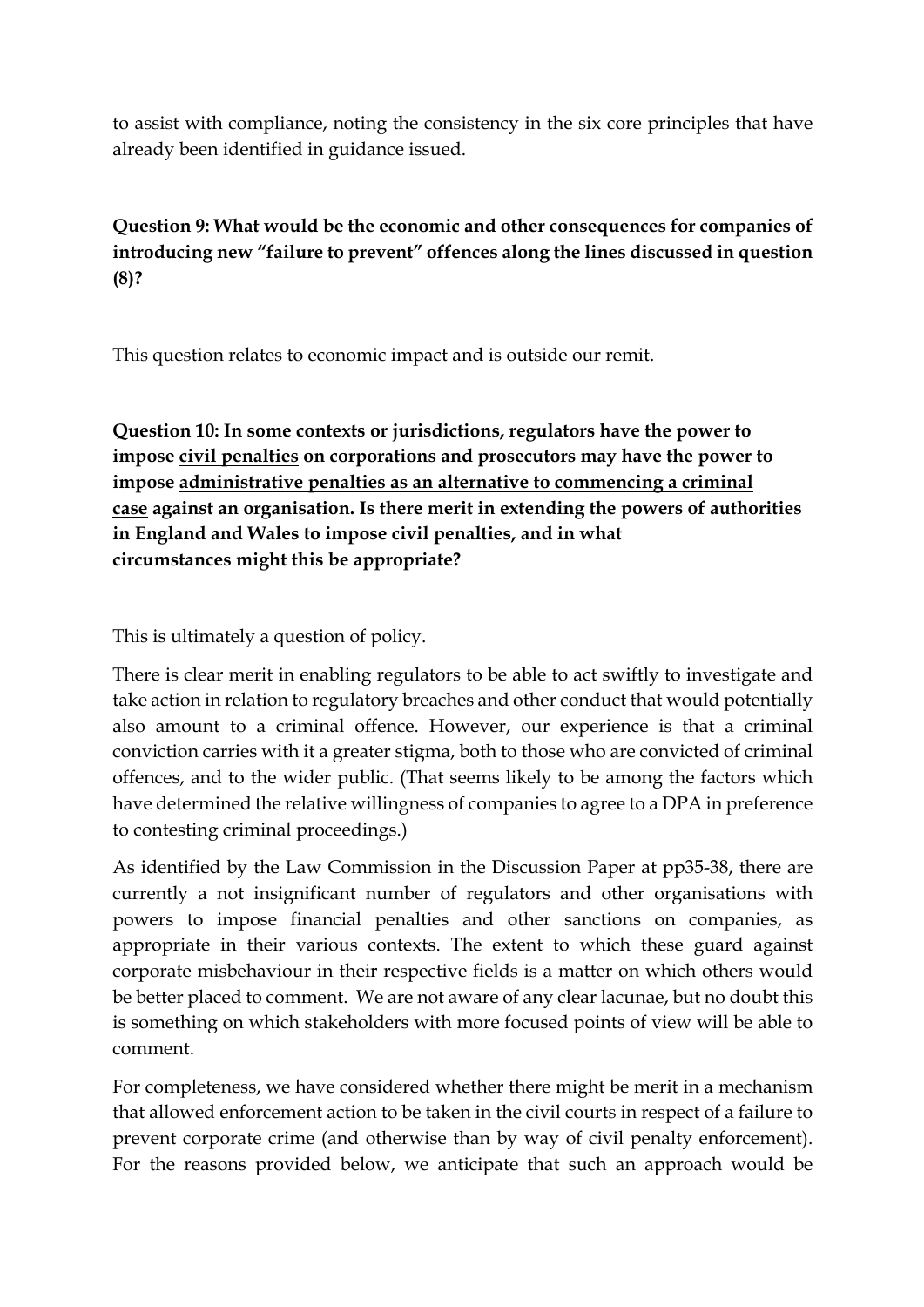unlikely to provide a viable means of enforcement on its own. We do not anticipate that such a duty would particularly reinforce other means of enforcement.

In terms of framing such a duty, company directors are already subject to duties that are partially codified in the Companies Act 2006. These existing duties are ordinarily considered to be owed to, and enforceable by, the company. As a matter of principle and in many cases, it would be possible for a company (or its liquidator) to construct a complaint against a director for a failure to protect the company from loss suffered as a result of a corporate crime, with such a claim likely being based upon some failure to observe the duties set out in ss.171, 172 and 174 of the Companies Act 2006. As such, there is already a framework that, at least to some degree, should encourage directors to avoid the commission of corporate crime.

A new civil duty would plainly need to add to the existing statutory expression of the duties of directors but would be enforceable by someone other than the company. Under the current scheme, the statutory encapsulation of the duties is designed to be applicable to all companies, whether large or small, and to provide a clear and accessible statement for all directors. Moreover, since those duties were based on duties that had been found to exist and developed under the common law and equity, such duties fall to be interpreted with that pre-existing caselaw in mind.

The introduction of a new duty upon directors for failing to prevent a corporate crime would need to be grafted onto this basic scheme. It would have no direct underpinning in any pre-existing caselaw and it would need to clearly explain the standards of conduct expected against which any failure would fall to be assessed and who might enforce it. If the new duty was only to apply to directors of particular companies (whether selected by size or otherwise), it should not suggest that directors of other companies are not expected to act in a way designed to prevent corporate crime.

Of course, the above analysis addresses only the position of directors. It may be that companies, in practice, look to prevent corporate crime at a senior management (ie non director) level. In terms of prevention, this might be an entirely responsible approach for a company to take - the appointment of a full-time trained expert, albeit as a senior manager, might even be a better way of upholding standards and preventing wrongdoing, than relying on even executive directors fulfilling a variety of responsibilities. However, provided sufficient monitoring of the senior manager was maintained by the board, it may be impossible to criticize the directors for a failure on the part of the senior manager or to rely on any civil duties against directors at all.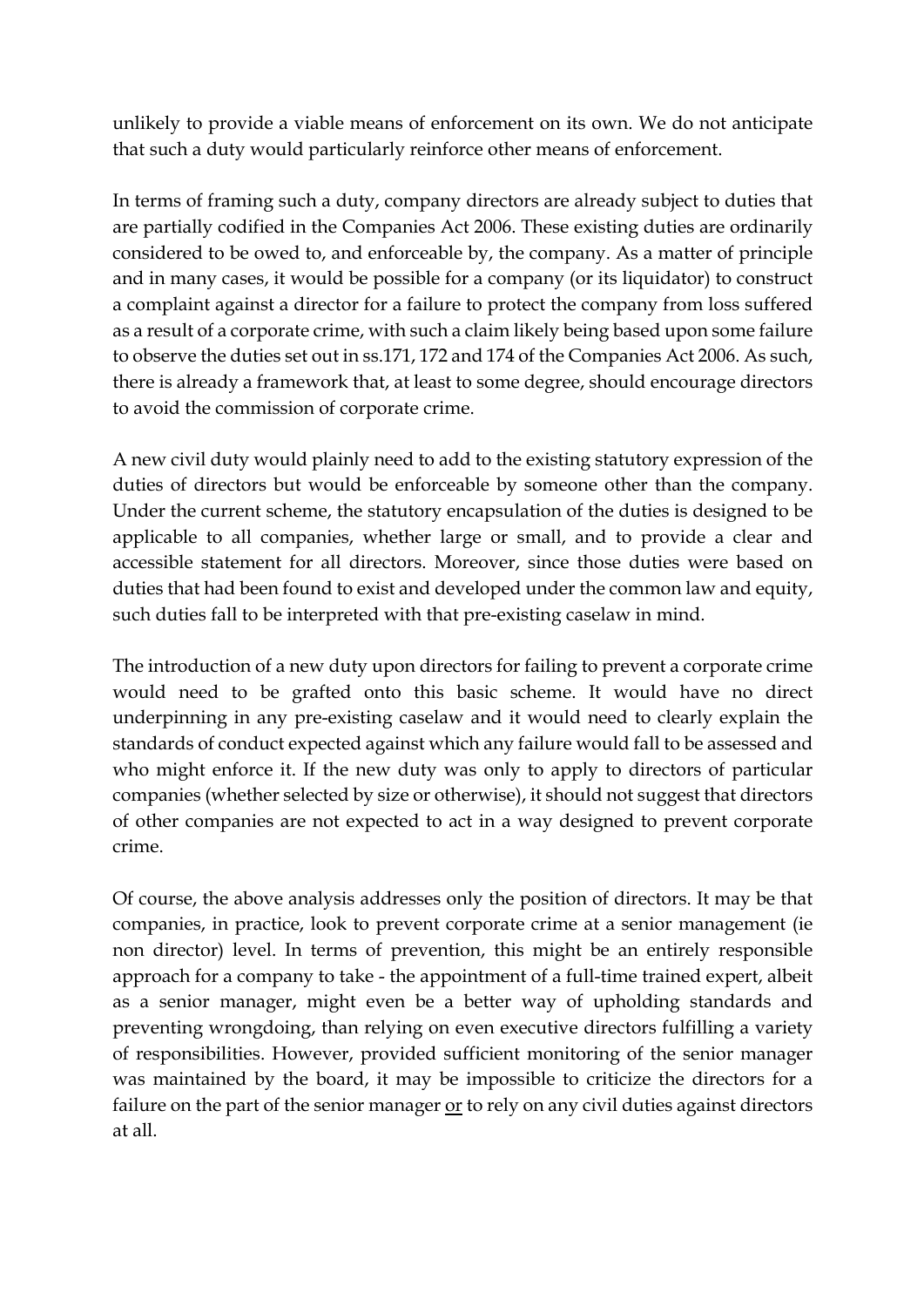Leaving entirely to one side the difficulties of framing a purely civil remedy, there are clear practical issues with the reliance upon (non-regulatory) civil penalties. In particular, enforcement of such a duty in the civil courts may be a blunt tool, with such proceedings likely to be extremely complicated and expensive to pursue. Such claims may also be resisted by well-funded and well-represented defendants, with the prospect of significant delays and the possibility of substantial adverse costs being ordered against an unsuccessful claimant. Moreover, in a large group structure, it is likely that defendants will look to deflect blame across other employees and corporate representatives, such that enforcement fails to target those high enough in the group structure to effect real change and preserve (or drive up) standards.

#### **Question 11: What principles should govern the sentencing of non-natural persons?**

The principles presently reflected in the guidance of the Sentencing Council (referred to in the Discussion Paper at §7.11 - §7.12) would appear to be comprehensive and we do not suggest any alternatives.

In terms of the available penalties (§7.13 onwards), we would observe that the criminal confiscation regime is likely to prove flexible enough to provide the benefit which it is suggested may result from the introduction of Profit Orders, and any need for a Publicity Order is likely to be met organically by the media.

However, the concept of a Corporate Rehabilitation Order which broadens the scope of the remedial orders that are currently available under health and safety legislation to the financial sector may well be worth exploring. The use of undertakings made by parent companies as to the future conduct of subsidiaries has recently become an effective term of DPAs (eg. the judgment of Edis LJ in *SFO v Amec Foster Wheeler Energy Limited* at §33) and has highlighted the limited range of remedies available in a corporate prosecution. That said, it may be that any orders for "rehabilitation" or remedial steps that need to be taken would be better administered by regulators, who are likely, by the time that criminal proceedings are concluded, to have already intervened in this regard.

In the regulatory sphere, the Law Commission may also like to consider the example of "enhanced consumer measures" which are remedies available to the civil courts when deciding whether to grant an enforcement order under Part 8 of the Enterprise Act 2002. Whilst these measures have not been widely deployed, they provide an example of the type of order which might be considered.

**Question 12: What principles should govern the individual criminal liability of directors for the actions of corporate bodies? Are statutory "consent or connivance" or "consent, connivance or neglect" provisions necessary or is the general law of**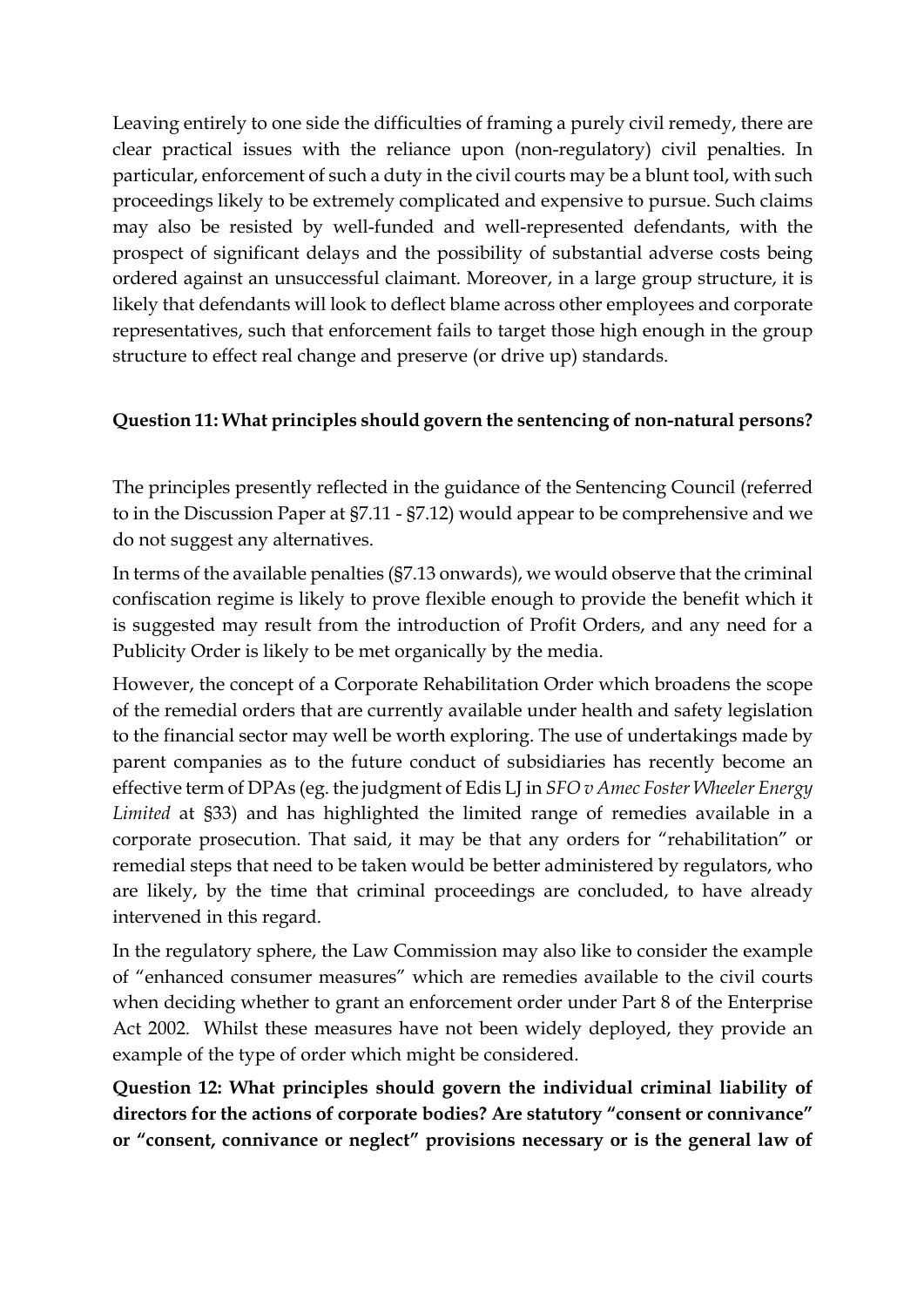**accessory liability sufficient to enable prosecutions to be brought against directors where they bear some responsibility for a corporate body's criminal conduct?**

This is again ultimately a question of policy, which overlaps to some extent with the question of whether a "failure to prevent" offence should be introduced in relation to financial crime generally. The pros and cons of such an offence are dealt with above in our response to Question 8.

However, as a general proposition, there would seem to be a logic to holding company directors to a higher standard of conduct than that which would arise from the risk of prosecution as accessories to criminal offences. As noted above in our response to Question 10, the position of company director comprises responsibilities, to the company and to shareholders. Requiring directors to avoid consenting to or conniving in criminal offences committed by the company – or through neglect permitting such offences to take place – may not in practice add much if anything to their existing directorial responsibilities.

What would make sense is greater harmonisation of the various formulations of "neglect /connivance /consent" across the swathe of legislation providing for directorial liability for criminal offences committed by companies. While – as noted in the Discussion Paper at §8.12 – there is some logic to the way in which the scope of liability is drawn across offences – there are anomalies. See the examples provided at §8.14 & §8.15.

# **Question 13: Do respondents have any other suggestions for measures which might ensure the law deals adequately with offences committed in the context of corporate organisations?**

We have taken this opportunity to consider where our responses to the questions above lead us.

It may ultimately prove impossible to devise a way in which criminal liability for offences requiring proof of intention – as opposed to those which can be committed by negligence or a lesser *mens rea* – can fairly be attributed to companies of all scales.

However, in some circumstances there may no pressing need for a prosecution of a company.

For example, if the entirety of the board of a company (unequivocally representing the DMW) were knowingly to sanction the commission of a fraud by and for the benefit of the company, then the fact that each individual could be prosecuted (for example) for conspiracy to defraud, would inevitably result in a comparable stigma from any criminal convictions attaching itself to the company, regardless of legal niceties.